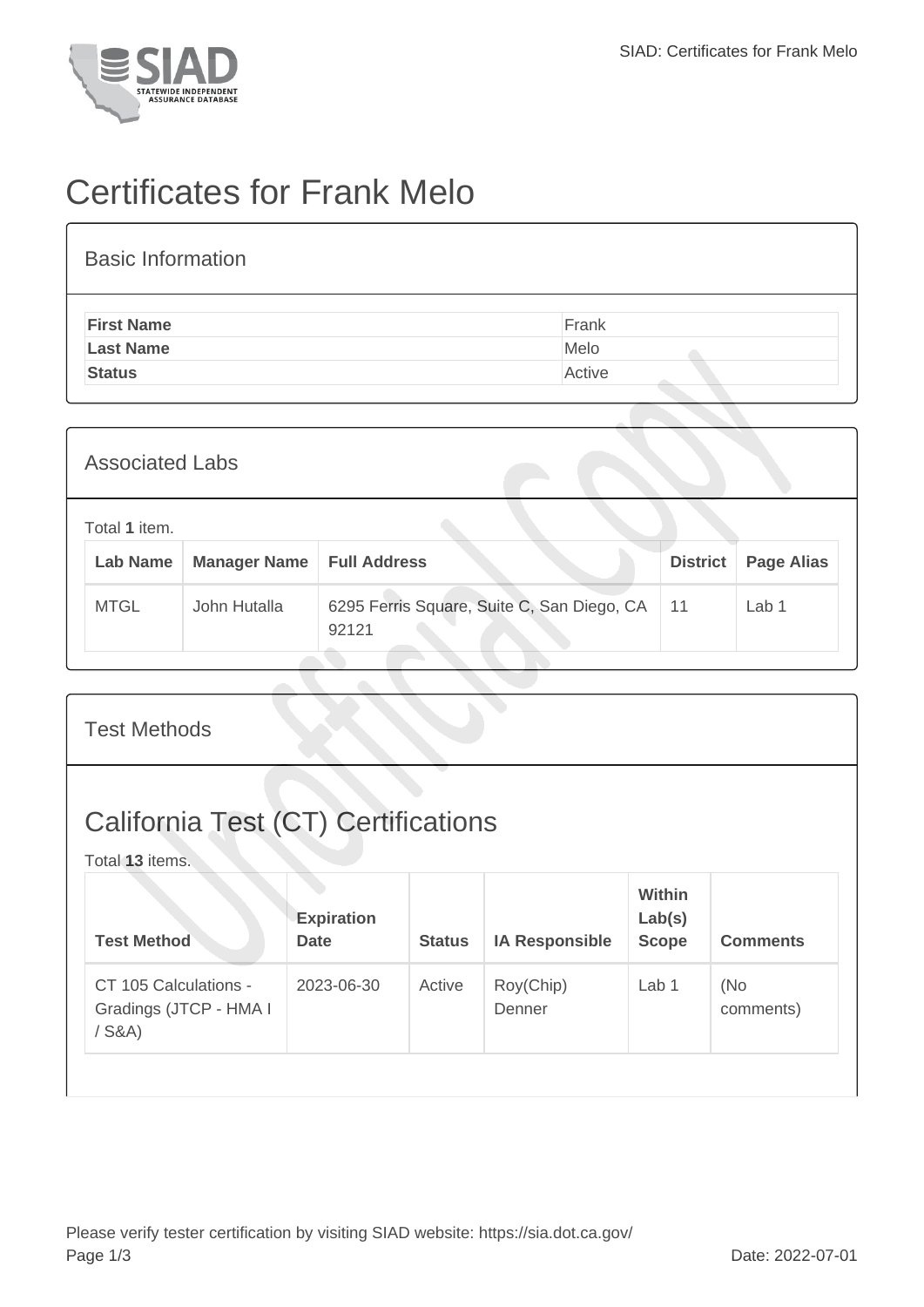

| <b>Test Method</b>                                                                  | <b>Expiration</b><br><b>Date</b> | <b>Status</b>  | <b>IA Responsible</b> | Within<br>Lab(s)<br><b>Scope</b> | <b>Comments</b>                |
|-------------------------------------------------------------------------------------|----------------------------------|----------------|-----------------------|----------------------------------|--------------------------------|
| CT 106 Definitions -<br>Specific Gravity (SpG)                                      | 2023-06-30                       | Active         | Roy(Chip)<br>Denner   | Lab <sub>1</sub>                 | (No<br>comments)               |
| CT 125 AGG Sampling -<br><b>AGGREGATES (JTCP -</b><br><b>HMA I / S&amp;A)</b>       | 2022-01-09                       | <b>Expired</b> | Roy(Chip)<br>Denner   | Lab <sub>1</sub>                 | (No<br>comments)               |
| CT 125 GEN Sampling -<br><b>GENERAL</b>                                             | 2022-01-09                       | Expired        | Roy(Chip)<br>Denner   | Lab <sub>1</sub>                 | (N <sub>o</sub> )<br>comments) |
| CT 125 HMA Sampling -<br>HMA (JTCP - HMA I)                                         | 2022-01-09                       | <b>Expired</b> | Roy(Chip)<br>Denner   | Lab <sub>1</sub>                 | (No<br>comments)               |
| CT 201 Sample<br>Preparation - Soil and<br>Aggregates (JTCP -<br><b>S&amp;A)</b>    | 2023-06-30                       | Active         | Roy(Chip)<br>Denner   | Lab <sub>1</sub>                 | (No<br>comments)               |
| CT 202 Sieve analysis -<br>Fine and Coarse<br>Aggregates (JTCP -<br><b>S&amp;A)</b> | 2019-12-07                       | <b>Expired</b> | Roy(Chip)<br>Denner   | Lab <sub>1</sub>                 | (No<br>comments)               |
| CT 216 Relative<br>Compaction - Soils and<br>Aggregates (JTCP -<br><b>S&amp;A)</b>  | 2019-11-14                       | <b>Expired</b> | Roy(Chip)<br>Denner   | Lab <sub>1</sub>                 | (No<br>comments)               |
| CT 217 Sand Equivalent<br>$(JTCP - S&A)$                                            | 2019-12-07                       | <b>Expired</b> | Roy(Chip)<br>Denner   | Lab <sub>1</sub>                 | (No<br>comments)               |